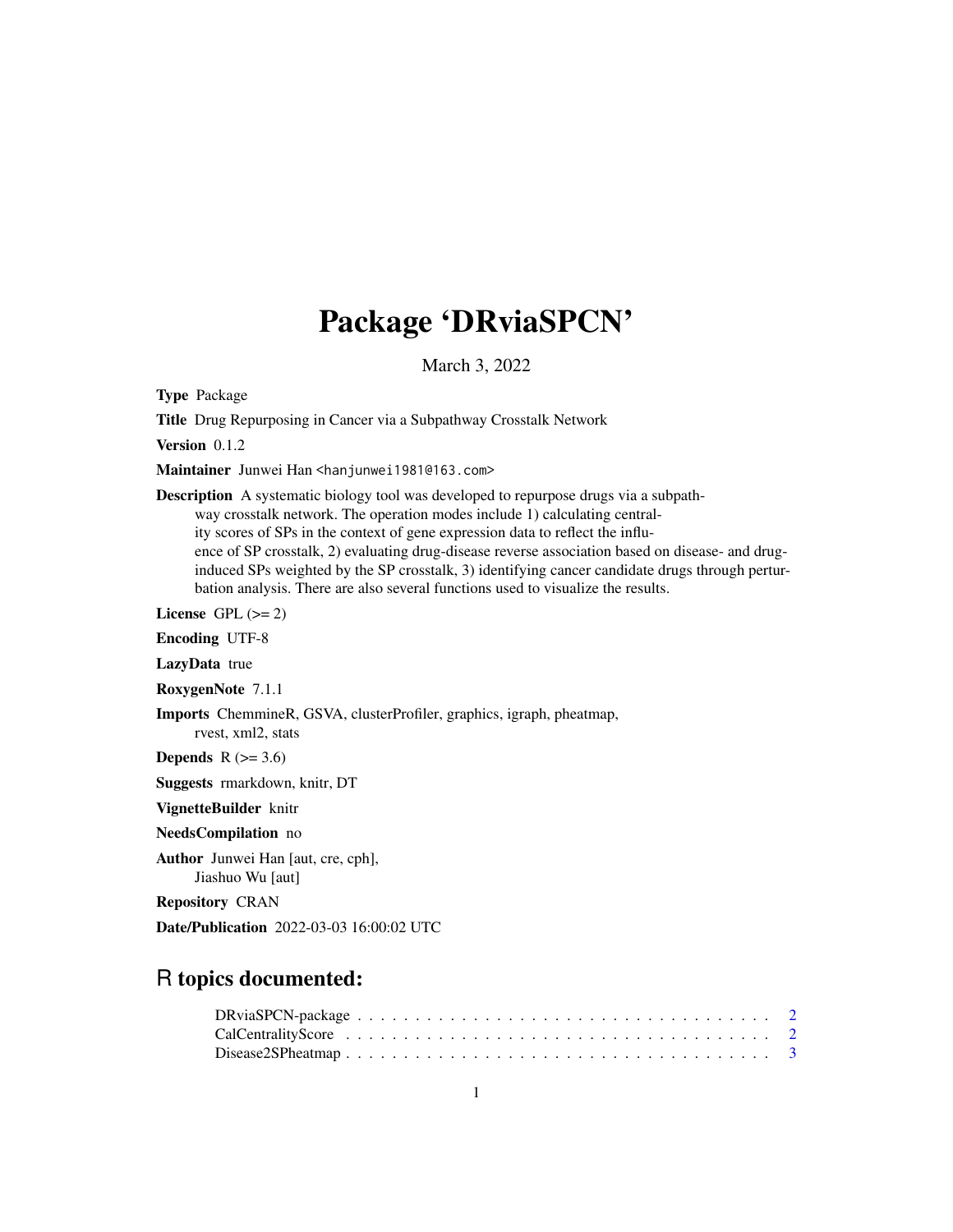# <span id="page-1-0"></span>2 CalCentralityScore

| Index | 12 |  |
|-------|----|--|

DRviaSPCN-package *The DRviaSPCN package*

# Description

DRviaSPCN is a R package for repurposing drugs via subpathway crosstalk network.

# Details

# DRviaSPCN

The main goals of the DRviaSPCN package is to provide main functions and some data.

The main functions includes: 1) CalCentralityScore 2) Optimaldrugs and four visualization functions: 1) plotSPW 2) getMolecularFM 3) Disease2SPheatmap 4) Drug2SPheatmap.

For more details, please see browseVignettes("DRviaSPCN")

CalCentralityScore *Calculating eigenvector centrality of subpathways*

#### Description

The function "CalCentralityScore" is used to calculate the eigenvector centrality of subpathways.

# Usage

```
CalCentralityScore(ExpData,Label,nperm=1000)
```
# Arguments

| ExpData | A gene expression profile of interest (rows are genes, columns are samples).                                                                                |
|---------|-------------------------------------------------------------------------------------------------------------------------------------------------------------|
| Label   | A character vector consist of "0" and "1" which represent sample class in gene<br>expression profile. "0" means normal sample and "1" means disease sample. |
| nperm   | Number of random permutations (default: 1000).                                                                                                              |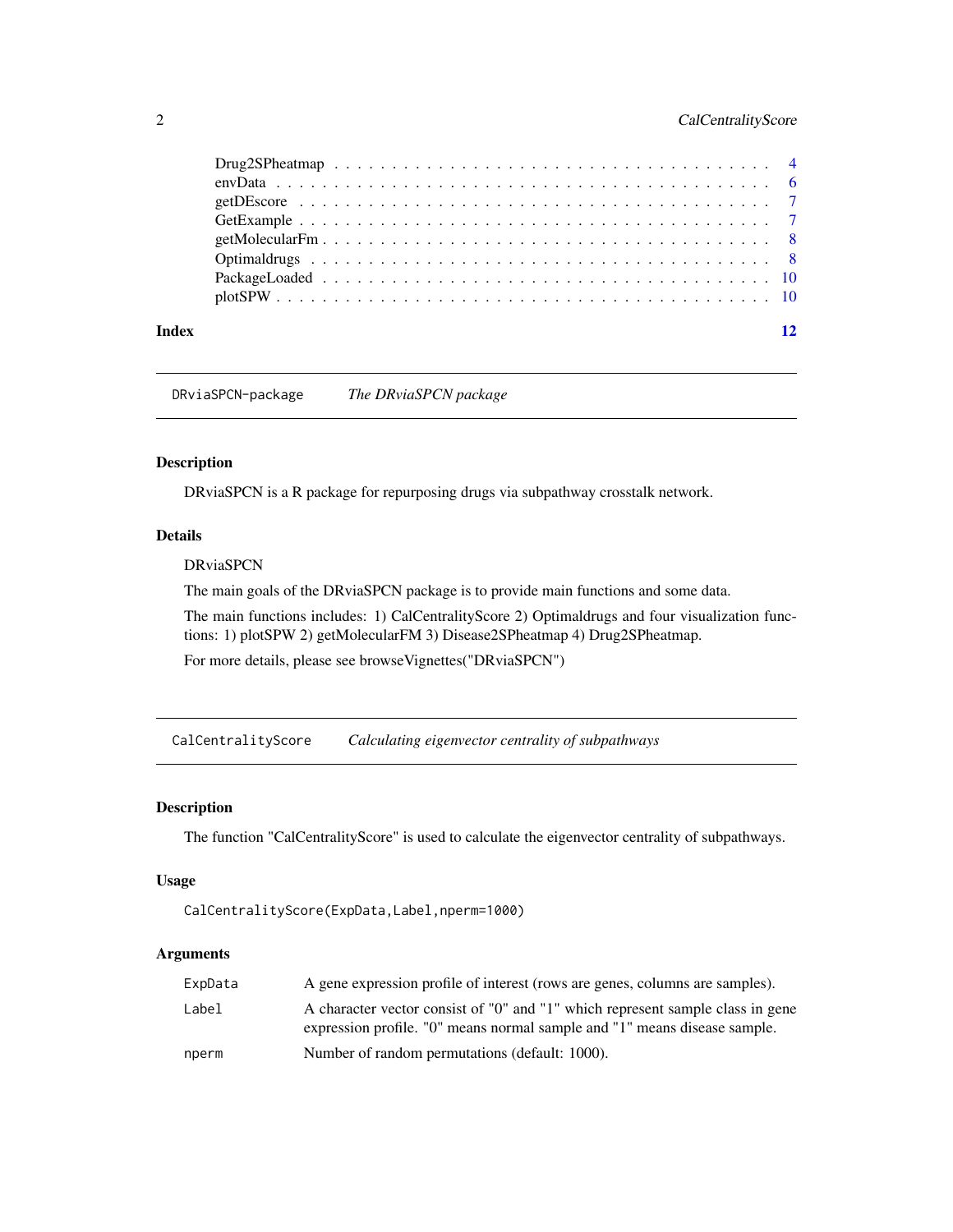# <span id="page-2-0"></span>Disease2SPheatmap 3

# Value

A dataframe with seven columns those are subpathway ID, subpathway name, subpathway size, genes in subpathway, centralscore (eigenvector centrality), Pvalue and FDR.

#### Examples

```
library(igraph)
#Obtain input data
GEP<-GetExample('GEP')
Slabel<-GetExample('Slabel')
#Run the function
#CentralityScoreResult<-CalCentralityScore(ExpData=GEP,Label=Slabel,nperm=1000)
```
Disease2SPheatmap *Plot a heat map of the subpathways activity regulated by disease*

## Description

The "Disease2SPheatmap" function plots a heat map of the subpathways that are regulated by disease. We map subpathways to the disease gene expression through ssgsea to get a subpathway abundance matrix. Then we visualize the matrix by heatmap.

#### Usage

```
Disease2SPheatmap(CentralityScore,ExpData,Label,pcut=0.05,bk=c(-2,2),
                  cluster.rows=FALSE,cluster.cols=FALSE,show.rownames=TRUE,
                  show.colnames=FALSE,col=c("navy","firebrick3"),
                  cell.width=NA,cell.height=NA,scale="row",fontsize=7,
                  fontsize.row=9,fontsize.col=10)
```
#### Arguments

| CentralityScore |                                                                                                                                                                             |
|-----------------|-----------------------------------------------------------------------------------------------------------------------------------------------------------------------------|
|                 | A data frame with seven columns those are subpath ID, subpathway name, sub-<br>pathway size, genes in subpathway, centralscore (eigenvector centrality), Pvalue<br>and FDR. |
| ExpData         | A gene expression profile of interest.                                                                                                                                      |
| Label           | A character vector consist of "0" and "1" which represent sample class in gene<br>expression profile. "0" means normal sample and "1" means disease sample.                 |
| pcut            | A numeric value which represent threshold. Subpathways with p-value less than<br>this threshold will be screened out and visualized.                                        |
| bk              | A numeric vector that covers the range of values. Users could adjust color depth<br>through this parameter.                                                                 |
| cluster.rows    | Boolean values determining if rows should be clustered or holust object.                                                                                                    |
| cluster.cols    | Boolean values determining if columns should be clustered or holust object.                                                                                                 |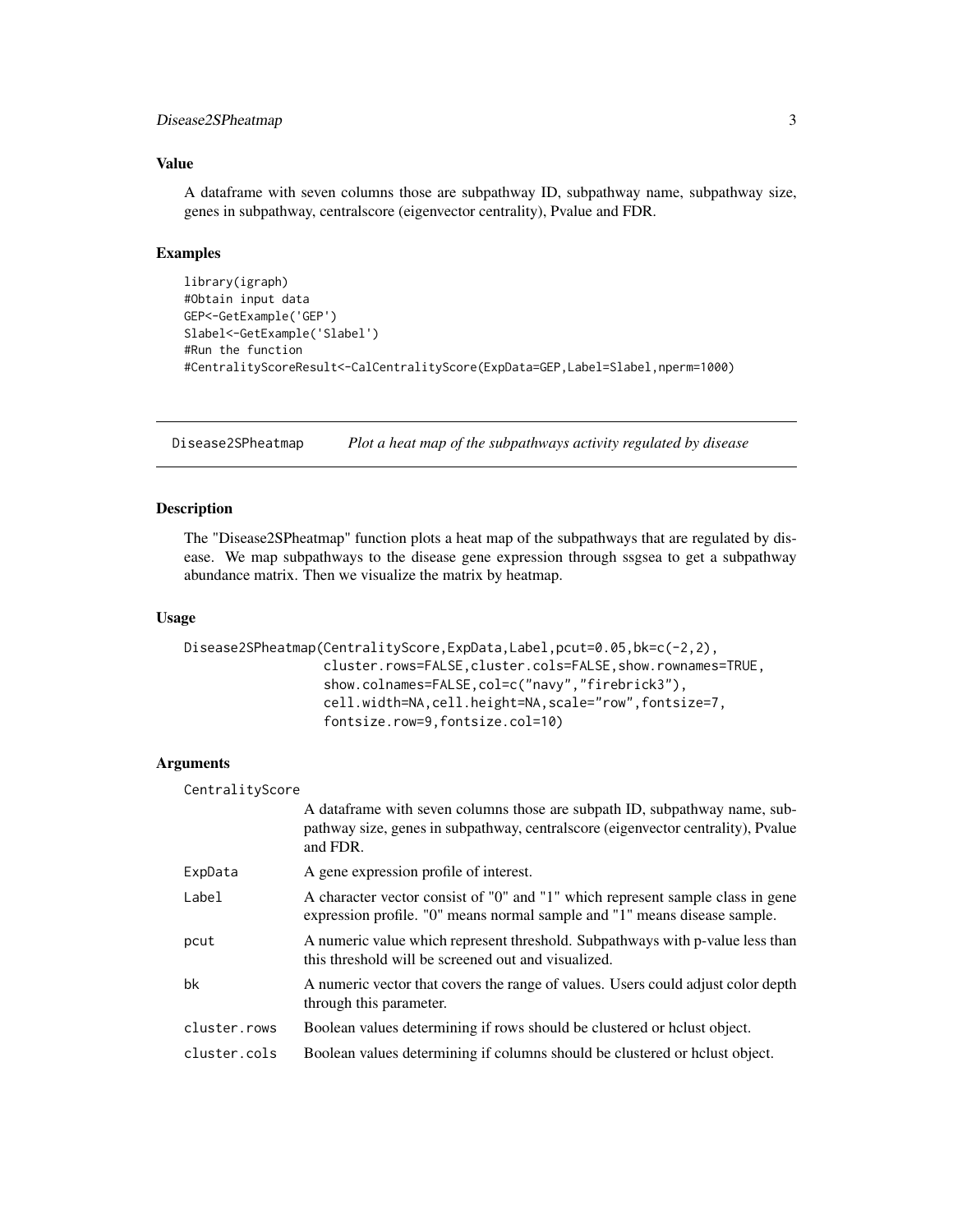<span id="page-3-0"></span>

| show.rownames | Boolean specifying if row names are be shown.                                                                                                                                             |
|---------------|-------------------------------------------------------------------------------------------------------------------------------------------------------------------------------------------|
| show.colnames | Boolean specifying if column names are be shown.                                                                                                                                          |
| col           | Vector of colors used in heatmap.                                                                                                                                                         |
| cell.width    | Individual cell width in points. If left as NA, then the values depend on the size<br>of plotting window.                                                                                 |
| cell.height   | Individual cell height in points. If left as NA, then the values depend on the size<br>of plotting window.                                                                                |
| scale         | Character indicating if the values should be centered and scaled in either the<br>row direction or the column direction, or none. Corresponding values are "row",<br>"column" and "none". |
| fontsize      | Base fontsize for the plot (default: 10).                                                                                                                                                 |
| fontsize.row  | Fontsize for rownames (default: 10).                                                                                                                                                      |
| fontsize.col  | Fontsize for colnames (default: 10).                                                                                                                                                      |

# Value

A heat map

# Examples

```
#Load depend package
library(GSVA)
library(pheatmap)
#Obtain input data (The "CentralityScoreResult" is the result of function "CalCentralityScore")
GEP<-GetExample('GEP')
Slabel<-GetExample('Slabel')
CentralityScoreResult<-GetExample('CentralityScoreResult')
#Run the function
#Disease2SPheatmap(CentralityScore=CentralityScoreResult,ExpData=GEP,Label=Slabel,
# pcut=0.05,bk=c(-2,2),cluster.rows=FALSE,cluster.cols=FALSE,
# show.rownames=TRUE,show.colnames=FALSE,col=c("navy","firebrick3"),
# cell.width=NA,cell.height=NA,scale="row",fontsize=7,
# fontsize.row=9,fontsize.col=10)
```
Drug2SPheatmap *Plot a heat map of the subpathways activity regulated by drugs*

# Description

The function "Drug2SPheatmap" plots heatmaps of the subpathways that are regulated by drugs. We map subpathways to the disease gene expression through ssgsea to get a subpathway abundance matrix. Then we visualize the matrix by heatmap.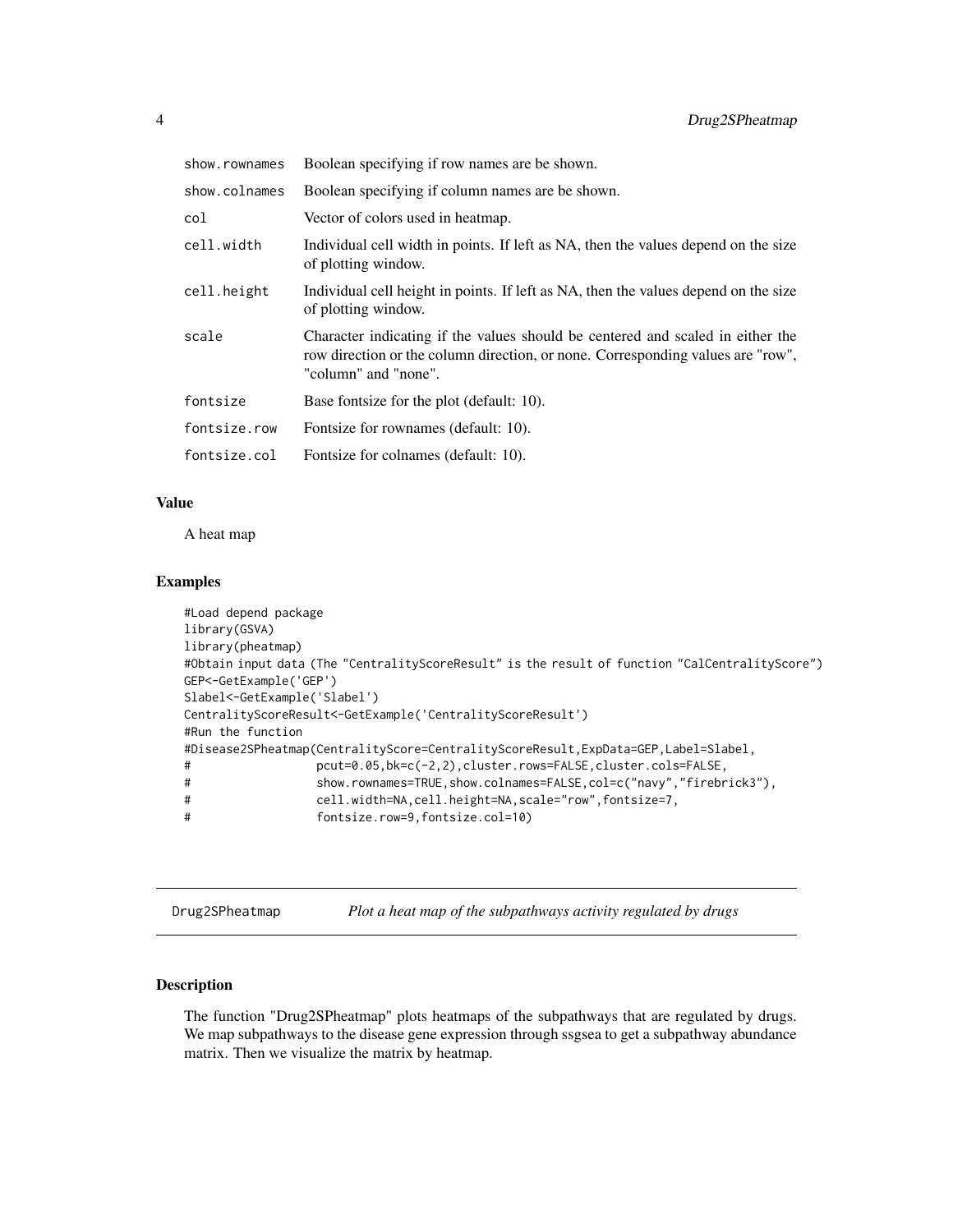# Drug2SPheatmap 5

# Usage

```
Drug2SPheatmap(drugname="",DrugSPPvalue,ExpData,Label,pcut=0.05,
         bk=c(-2,2),cluster.rows=FALSE,cluster.cols=FALSE,show.rownames=TRUE,
         show.colnames=FALSE,col=c("navy","firebrick3"),
         cell.width=NA,cell.height=NA,scale="row",fontsize=7,
         fontsize.row=9,fontsize.col=10)
```
# Arguments

| drugname      | A character which represent interest drug name with specific concentration, cell<br>line and duration.                                                                                    |
|---------------|-------------------------------------------------------------------------------------------------------------------------------------------------------------------------------------------|
| DrugSPPvalue  | A matrix which colunms represent drugs and rows respresent subpathways. Val-<br>ues in this matrix is the pvalue of subpathways centrality score regulated by<br>drugs.                   |
| ExpData       | A gene expression profile of interest.                                                                                                                                                    |
| Label         | A character vector consist of "0" and "1" which represent sample class in gene<br>expression profile. "0" means normal sample and "1" means disease sample.                               |
| pcut          | A numeric value which represent threshold. Subpathways with p-value less than<br>this threshold will be screened out and visualized.                                                      |
| bk            | A numeric vector that covers the range of values. Users could adjust color depth<br>through this parameter.                                                                               |
| cluster.rows  | Boolean values determining if rows should be clustered or holust object.                                                                                                                  |
| cluster.cols  | Boolean values determining if columns should be clustered or hclust object.                                                                                                               |
| show.rownames | Boolean specifying if row names are be shown.                                                                                                                                             |
| show.colnames | Boolean specifying if column names are be shown.                                                                                                                                          |
| col           | Vector of colors used in heatmap.                                                                                                                                                         |
| cell.width    | Individual cell width in points. If left as NA, then the values depend on the size<br>of plotting window.                                                                                 |
| cell.height   | Individual cell height in points. If left as NA, then the values depend on the size<br>of plotting window.                                                                                |
| scale         | Character indicating if the values should be centered and scaled in either the<br>row direction or the column direction, or none. Corresponding values are "row",<br>"column" and "none". |
| fontsize      | Base fontsize for the plot (default: 10).                                                                                                                                                 |
| fontsize.row  | Fontsize for rownames (default: 10).                                                                                                                                                      |
| fontsize.col  | Fontsize for colnames (default: 10).                                                                                                                                                      |

# Value

A heat map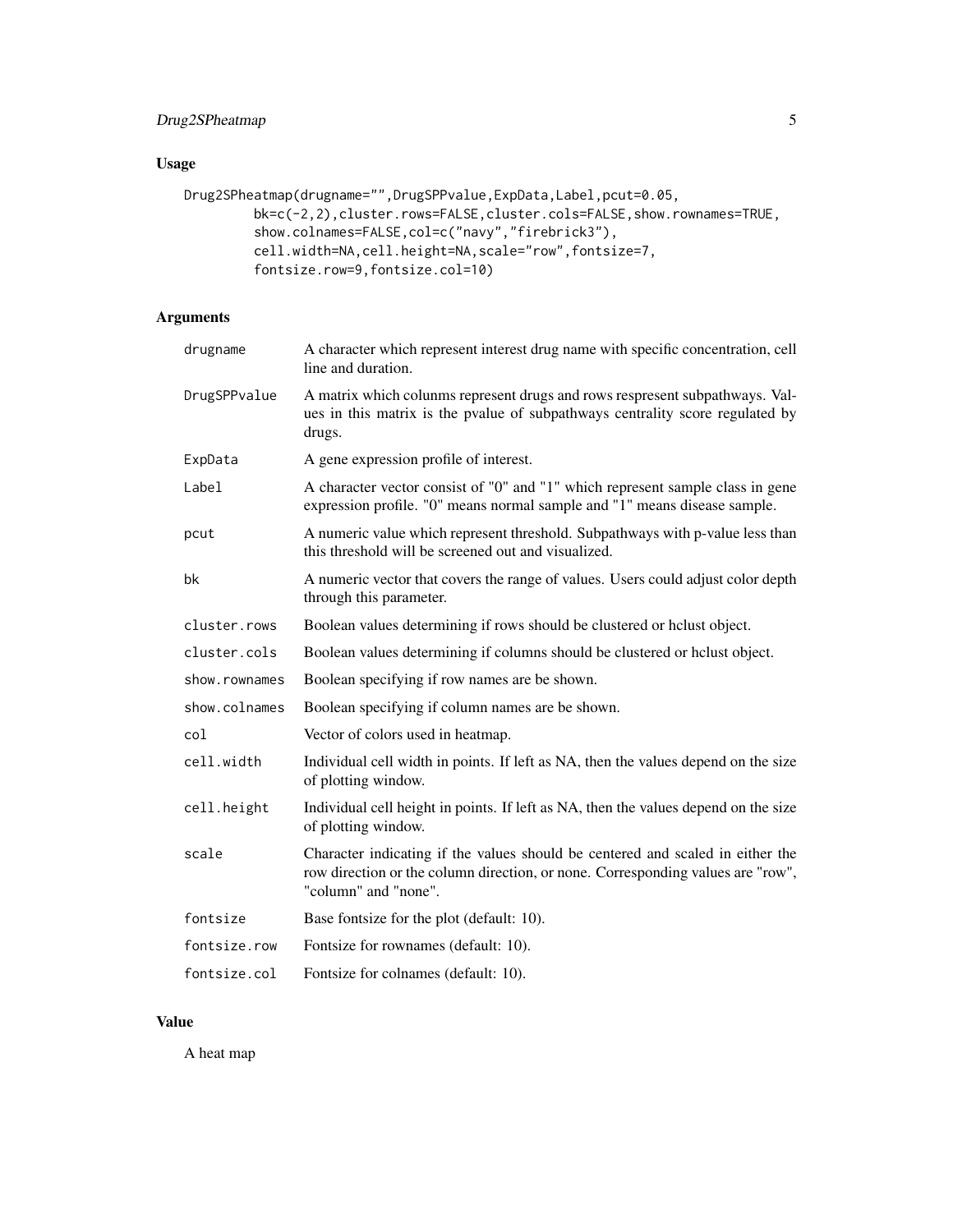6 envData by the contract of the contract of the contract of the contract of the contract of the contract of the contract of the contract of the contract of the contract of the contract of the contract of the contract of t

# Examples

```
#Load depend package
library(GSVA)
library(pheatmap)
##Obtain input data
#Statistic significance of centrality score of subpathways
#induced by each drug were stored in package "DRviaSPCNData".
#"DRviaSPCNData" has been uploaded to the github repository.
#Users can download and install through "install_github" function and
#set parameter url="hanjunwei-lab/DRviaSPCNData".
#After installing and loading package "DRviaSPCNData",
#users can use the following command to get the data:
#DrugSPPvalueMatrix<-GetData('DrugSPPvalueMatrix')
GEP<-GetExample('GEP')
Slabel<-GetExample('Slabel')
#Run the function
#Drug2SPheatmap(drugname = "methotrexate_HL60_6_8.8e-06",
# DrugSPPvalue=DrugSPPvalueMatrix,
# ExpData=GEP,Label=Slabel,pcut=0.05,bk=c(-2,2),
# cluster.rows=FALSE,cluster.cols=FALSE,show.rownames=TRUE,
# show.colnames=FALSE,col=c("navy","firebrick3"),
# cell.width=NA,cell.height=NA,scale="row",fontsize=7,
# fontsize.row=9,fontsize.col=10)
```
envData *An environment variable which includes some example data*

# **Description**

An environment variable which includes some example data. CentralityScoreResult: The result of function "CalCentralityScore". Drugs\_CID: PubCham Database ID of drugs. GEP: An example gene expression profile. GOInfo: Biological Process data from Gene Ontology. GoSubPconGene: Genes symble shared by a pair of subpathways with Biological Process. Jaccardscore: Jaccard score shared by a pair of subpathways with Biological Process. Slabel: A character vector consist of "0" and "1" which represent sample class in gene expression profile. Opdrugresult: The result of function "Optimaldrugs". SubPathwayInfo: Subpathway information from SubpathwayMiner. SubPathwaymapdata: Subpathway structure data.

# Usage

envData

# Format

An environment variable

<span id="page-5-0"></span>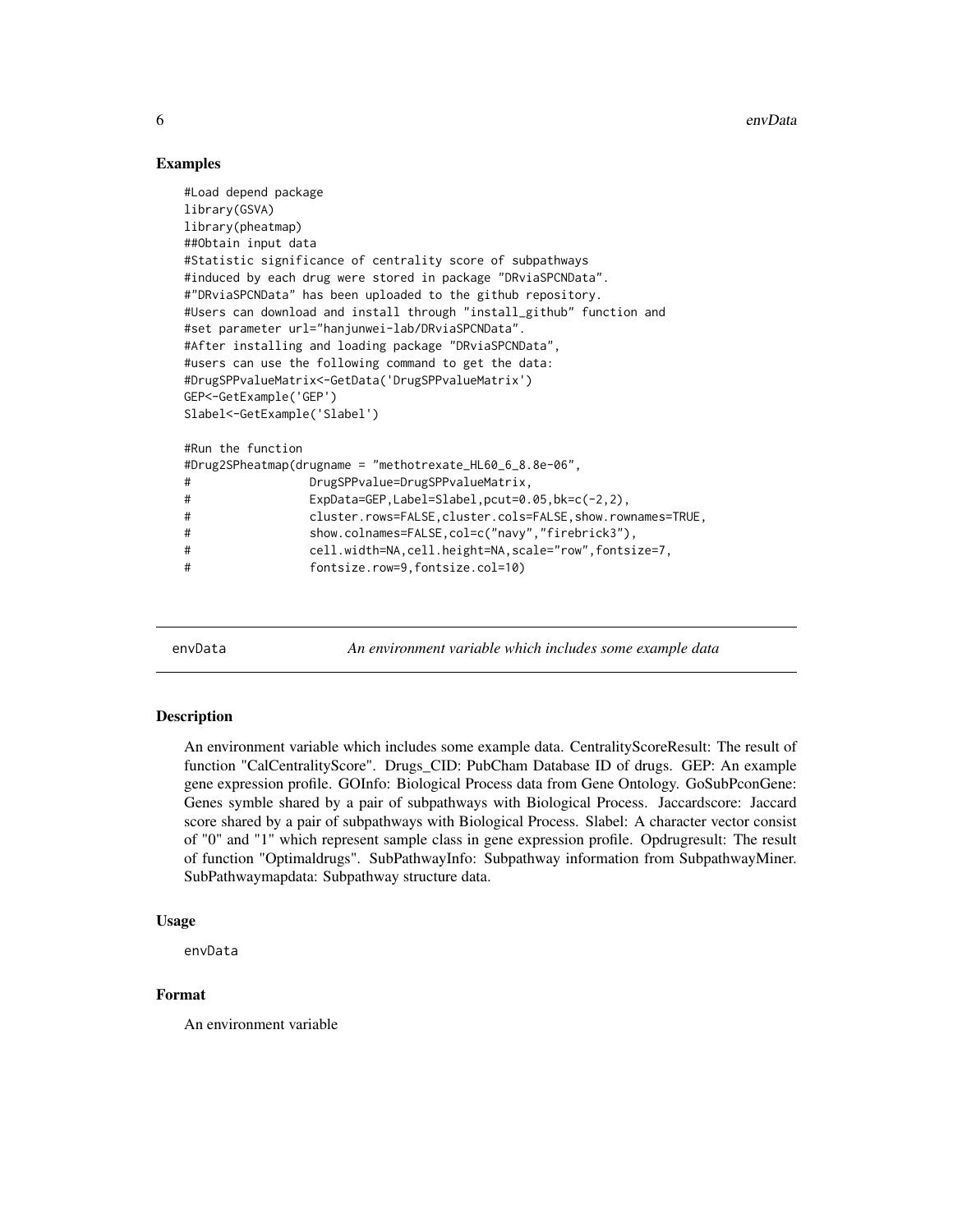<span id="page-6-0"></span>

# Description

Function "getDEscore" uses gene expression profile to calculate Log2 Fold Change of genes.

# Usage

```
getDEscore(inexpData, Label)
```
# Arguments

| inexpData | A gene expression profile of interest (rows are genes, columns are samples). The<br>data in the expression profile is best not be log2 converted.           |
|-----------|-------------------------------------------------------------------------------------------------------------------------------------------------------------|
| Label     | A character vector consist of "0" and "1" which represent sample class in gene<br>expression profile. "O" means normal sample and "1" means disease sample. |

# Value

A one-column matrix of Log2 Fold Change which rownames is gene.

# Description

This function is used to achieve exxample data.

# Usage

```
GetExample(exampleData)
```
# Arguments

exampleData A character, should be one of"GEP","Slabel", "CentralityScoreResult" and "Opdrugresult".

# Value

example data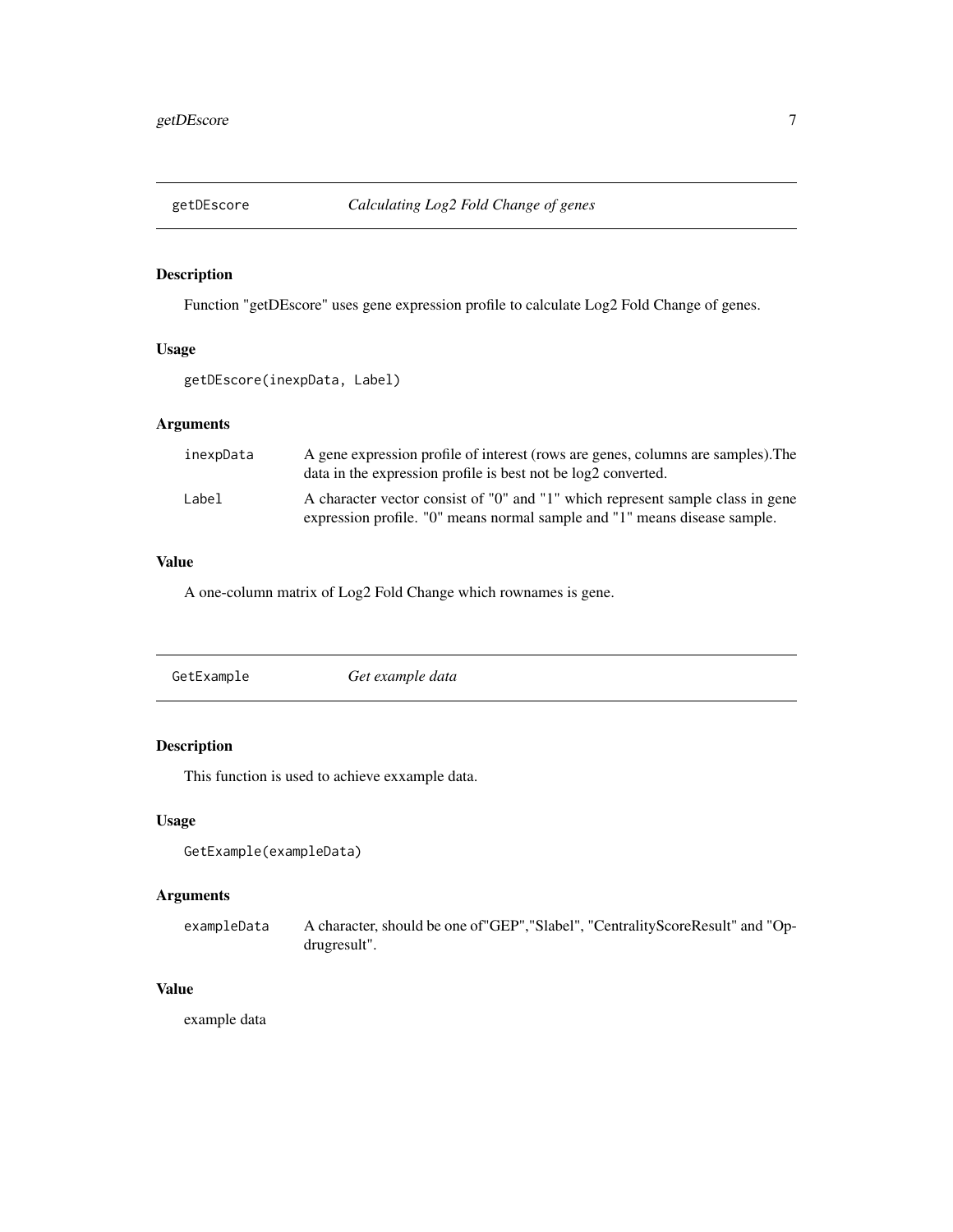<span id="page-7-0"></span>

# Description

The function "getMolecularFm" outputs the chemical molecular formula of a drug or compound . The results can be visualized by the "plot" function.

#### Usage

```
getMolecularFm(drugname = ", main = ", sub = ")
```
# Arguments

| drugname | A character string of drug name.                   |
|----------|----------------------------------------------------|
| main     | An overall title for the chemical structure graph. |
| sub      | A sub title for the chemical structure graph.      |

#### Value

Chemical molecular formula of the drug or compound.

# Examples

```
##Load depend package
library(ChemmineR)
library(rvest)
# Obtain molecular formula and visualize it.
Mole_formula<-getMolecularFm(drugname ="methotrexate")
plot(Mole_formula)
```
Optimaldrugs *Identifying the optimal drugs*

# Description

Function "Optimaldrugs" used to identify the optimal drugs for specific disease.

# Usage

```
Optimaldrugs(ExpData,Label,DrugSPESC,CentralityScore,nperm=1000,
                  topcut=10,pcut=0.01,weight=FALSE)
```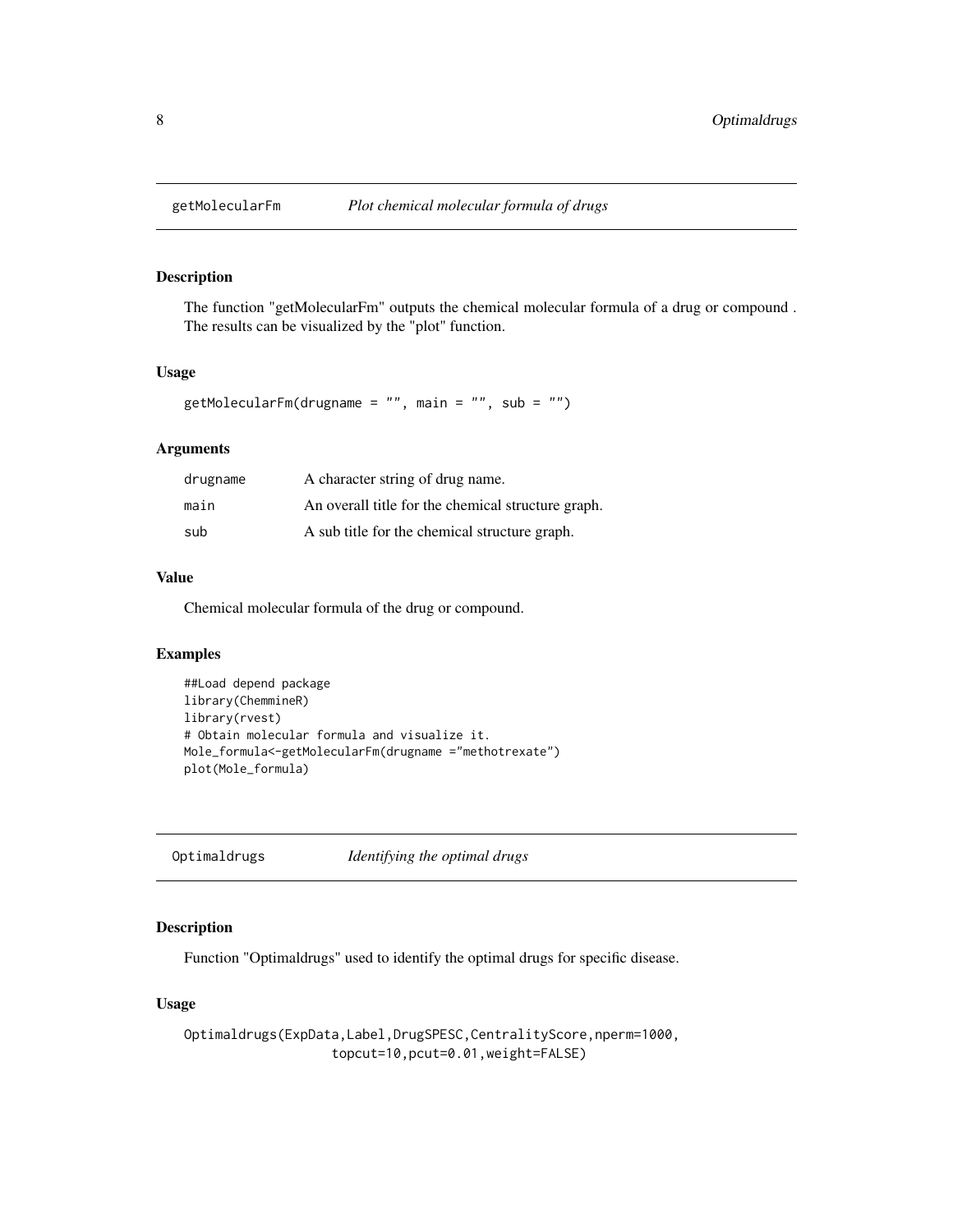# Optimaldrugs 9

#### **Arguments**

| ExpData         | A gene expression profile of interest (rows are genes, columns are samples).                                                                                                                                                                                                                                                                                                |
|-----------------|-----------------------------------------------------------------------------------------------------------------------------------------------------------------------------------------------------------------------------------------------------------------------------------------------------------------------------------------------------------------------------|
| Label           | A character vector consist of "0" and "1" which represent sample class in gene<br>expression profile. "0" means normal sample and "1" means disease sample.                                                                                                                                                                                                                 |
| DrugSPESC       | A matrix with n rows and m columns. n is the number of subpathways and m is<br>the number of all drugs. The values in this matrix is weighted enrichmentscore<br>of subpathways induced by each drug. The users could obtain this matrix from<br>our example data.                                                                                                          |
| CentralityScore |                                                                                                                                                                                                                                                                                                                                                                             |
|                 | The result of function "CalCentralityScore".                                                                                                                                                                                                                                                                                                                                |
| nperm           | Number of random permutations (default: 1000).                                                                                                                                                                                                                                                                                                                              |
| topcut          | The parameter "topcut" represents the number of selected SPs from the top or<br>bottom of the ranked SP list. The topcut defaults to 10.                                                                                                                                                                                                                                    |
| pcut            | The parameter "pcut" represents the threshold of statistical significance for screen<br>SPs. The pout defaults to 0.01.                                                                                                                                                                                                                                                     |
| weight          | A boolean value determines the method for calculating the drug-disease associ-<br>ation score of the drug. "weight=FALSE" (default): Similar to "CMap" (Lamb<br>et al., 2006), no weight is needed. "weight=TRUE": KS random walk statistic<br>with individualized subpathway activity score as weight was used to calculate<br>the drug-disease reverse association score. |

# Value

A dataframe with four columns which are "Drug"(drug names),"DES"(drug enrichment score),"pvalue"(statistical significance),"FDR"(adjusted statistical significance).

# Examples

```
##Obtain input data
#Weighted enrichmentscore of subpathways induced by each drug were stored
#in package "DRviaSPCNData". "DRviaSPCNData" has been uploaded to the
#github repository.Users can download and install through "install_github"
#function and set parameter url="hanjunwei-lab/DRviaSPCNData".
#After installing and loading package "DRviaSPCNData",
#users can use the following command to get the data.
#DrugSPESCMatrix<-GetData('DrugSPESCMatrix')
CentralityScoreResult<-GetExample("CentralityScoreResult")
GEP<-GetExample("GEP")
Slabel<-GetExample("Slabel")
#Run the function
#Opdrugresult<-Optimaldrugs(ExpData=GEP,Label=Slabel,DrugSPESC=DrugSPESCMatrix,
#CentralityScore=CentralityScoreResult,nperm=1000,topcut=10,pcut=0.01,weight=FALSE)
```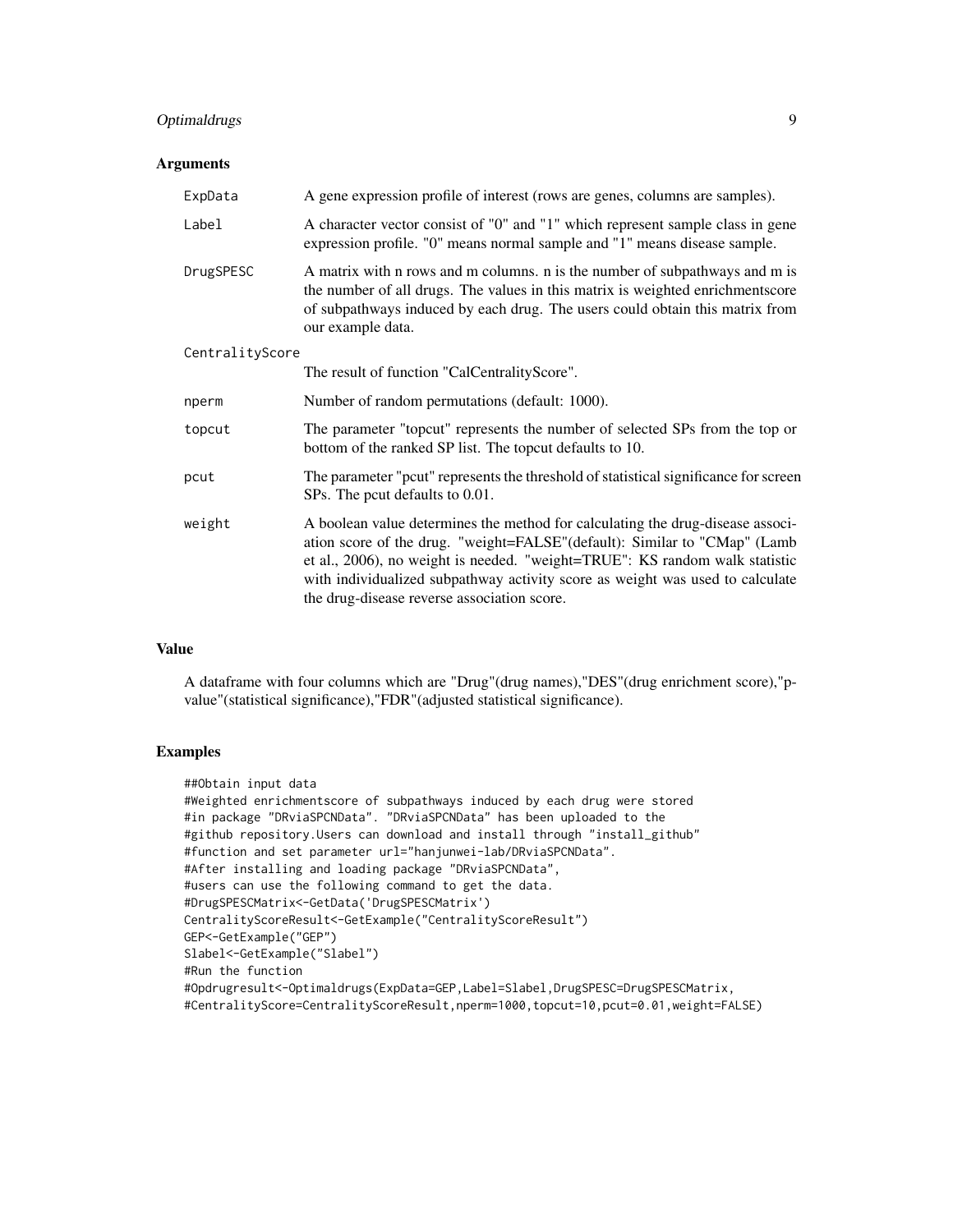<span id="page-9-0"></span>PackageLoaded *PackageLoaded*

# Description

Determine if the package is loaded, if no package is loaded.

#### Usage

PackageLoaded(name)

#### Arguments

name A character which is the name of package.

# Value

A boolean value.

plotSPW *Plot subpathway network graph*

# Description

The function plotSPW can visualize subpathway network graph.

# Usage

```
plotSPW(
  subpathwayID,
  layout = NULL,
 margin = 0,
 vertex.label.cex = 0.8,
  vertex.label.font = 0.8,
  vertex.label.dist = 1,
  vertex.size = 12,
  edge.arrow.width = 3,
  edge.label.cex = 0.6,
  vertex.label.color = "black",
  vertex.color = "#F08080",
  vertex.frame.color = "dimgray",
  edge.color = "grey70",
  edge.label.color = "dimgray",
  sub = NULL,main = NULL
)
```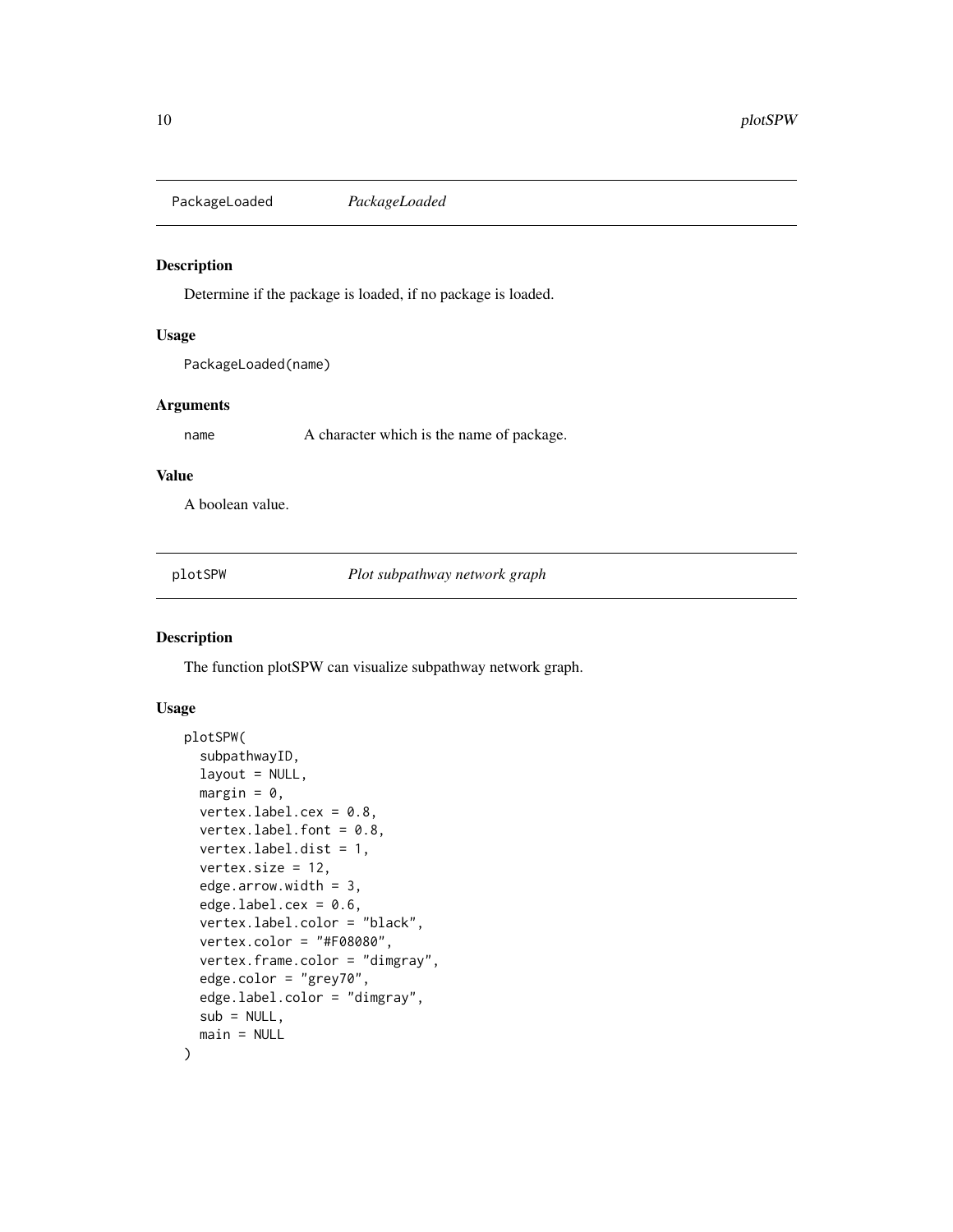### plotSPW 11

# Arguments

| Subpathway id .A character vector.                                                                                             |
|--------------------------------------------------------------------------------------------------------------------------------|
| A matrix of x-y coordinates with two dims. Determine the placement of the<br>nodes for drawing a graph.                        |
| A numeric. The value is usually between -0.5 and 0.5, which is able to zoom in<br>or out a subpathway graph. The default is 0. |
| vertex.label.cex                                                                                                               |
| A numeric vector of node label size.                                                                                           |
| vertex.label.font                                                                                                              |
| A numeric vector of label font.                                                                                                |
| vertex.label.dist                                                                                                              |
| A numeric vector of label dist.                                                                                                |
| A numeric vector of Node size. See plot.igraph.                                                                                |
| edge.arrow.width                                                                                                               |
| Edge arrow width. The default is 3.                                                                                            |
| edge.label.cex Edge label size.                                                                                                |
| vertex.label.color                                                                                                             |
| A vector of node label colors. The default is black.                                                                           |
| A vector of node colors. The default is the KEGG node color.<br>vertex.frame.color                                             |
| A vector of node frame color. The default is dimgray.                                                                          |
| A vector of edge color. The default is dimgray                                                                                 |
| edge.label.color                                                                                                               |
| A vector of edge label color. The default is dimgray.                                                                          |
| A character string of subtitle.                                                                                                |
| A character string of main title.                                                                                              |
|                                                                                                                                |

# Value

a subpathway map

# Examples

```
# load depend package
library(igraph)
# plot network graph of the subpathway "00020_4"
plotSPW("00020_4")
```